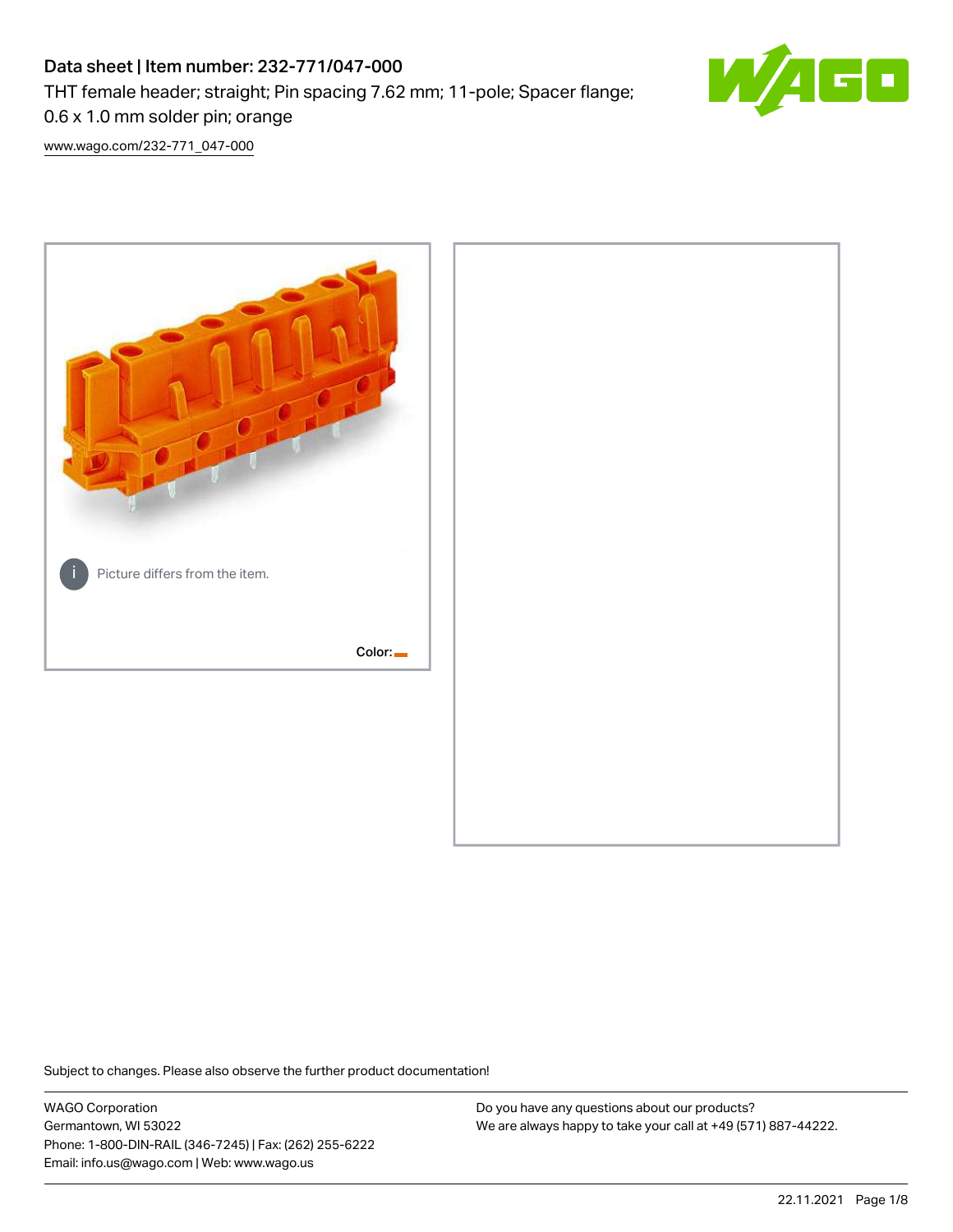

Dimensions in mm

 $L =$  (pole no.  $-1$ ) x pin spacing  $+5.08$  mm

 $L_1 = L + 3$  mm

 $L_2 = L + 8.8$  mm

 $L_3 = L + 14.8$  mm

2- to 3-pole female connectors – one latch only

#### Item description

**Horizontal or vertical PCB mounting via straight or angled solder pins** 

Subject to changes. Please also observe the further product documentation! For board-to-board and board-to-wire connections

WAGO Corporation Germantown, WI 53022 Phone: 1-800-DIN-RAIL (346-7245) | Fax: (262) 255-6222 Email: info.us@wago.com | Web: www.wago.us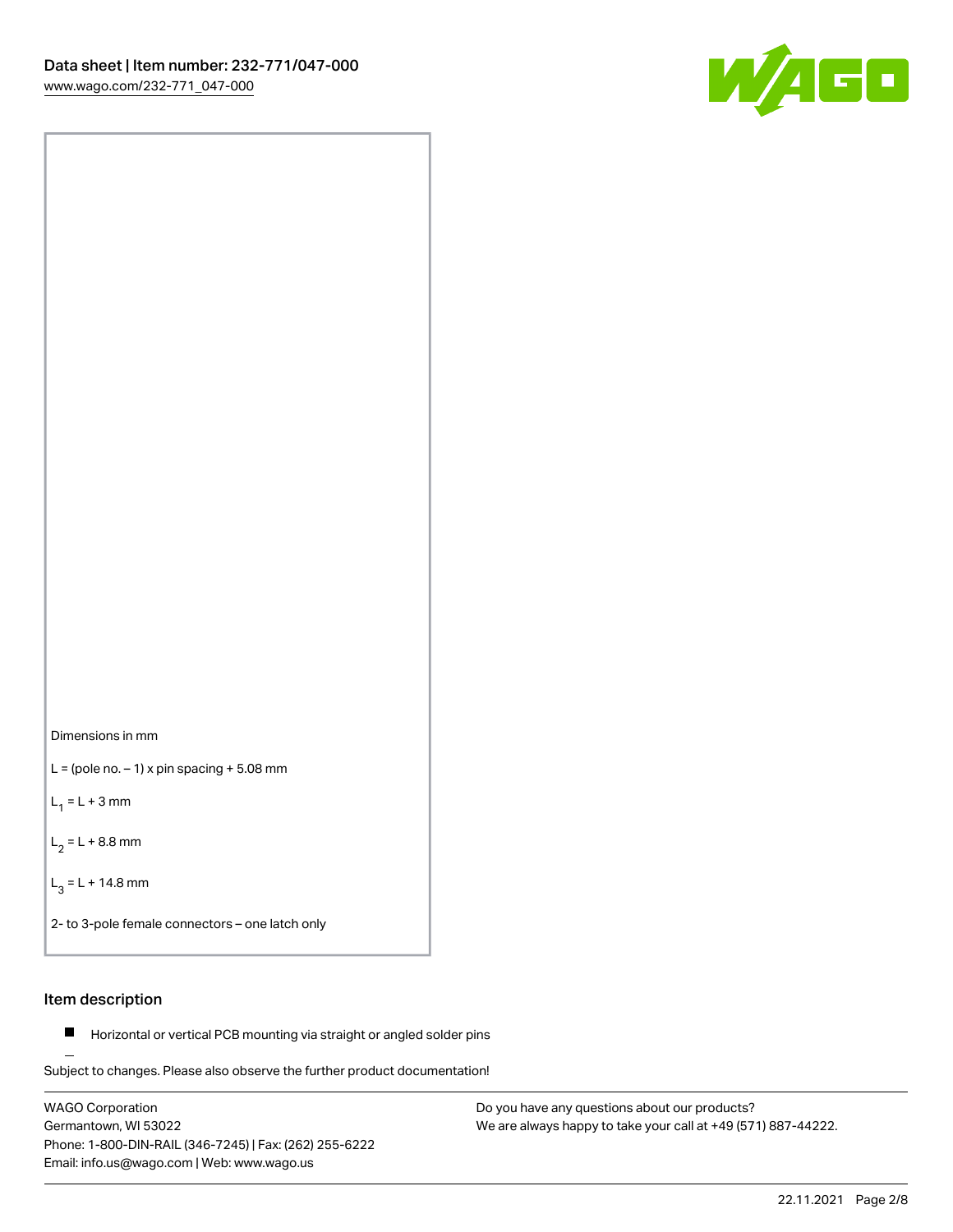

- For board-to-board and board-to-wire connections
- $\blacksquare$ Touch-proof PCB outputs
- $\blacksquare$ Easy-to-identify PCB inputs and outputs
- $\blacksquare$ With coding fingers

## Data **Notes**

| Safety information 1 | The <i>MCS – MULTI CONNECTION SYSTEM</i> includes connectors<br>without breaking capacity in accordance with DIN EN 61984. When<br>used as intended, these connectors must not be connected<br>/disconnected when live or under load. The circuit design should<br>ensure header pins, which can be touched, are not live when<br>unmated. |
|----------------------|--------------------------------------------------------------------------------------------------------------------------------------------------------------------------------------------------------------------------------------------------------------------------------------------------------------------------------------------|
| Variants:            | Other pole numbers<br>3.8 mm pin projection for male headers with straight solder pins<br>Gold-plated or partially gold-plated contact surfaces<br>Other versions (or variants) can be requested from WAGO Sales or<br>configured at https://configurator.wago.com/                                                                        |

# Electrical data

## IEC Approvals

| Ratings per                 | IEC/EN 60664-1                                                        |
|-----------------------------|-----------------------------------------------------------------------|
| Rated voltage (III / 3)     | 500 V                                                                 |
| Rated surge voltage (III/3) | 6kV                                                                   |
| Rated voltage (III/2)       | 630 V                                                                 |
| Rated surge voltage (III/2) | 6 <sub>kV</sub>                                                       |
| Nominal voltage (II/2)      | 1000 V                                                                |
| Rated surge voltage (II/2)  | 6 <sub>kV</sub>                                                       |
| Rated current               | 12A                                                                   |
| Legend (ratings)            | $(III / 2)$ $\triangle$ Overvoltage category III / Pollution degree 2 |

## UL Approvals

| Approvals per                  | UL 1059 |
|--------------------------------|---------|
| Rated voltage UL (Use Group B) | 300 V   |
| Rated current UL (Use Group B) | 15 A    |
| Rated voltage UL (Use Group D) | 300 V   |
| Rated current UL (Use Group D) | 10 A    |

Subject to changes. Please also observe the further product documentation!

| <b>WAGO Corporation</b>                                | Do you have any questions about our products?                 |
|--------------------------------------------------------|---------------------------------------------------------------|
| Germantown, WI 53022                                   | We are always happy to take your call at +49 (571) 887-44222. |
| Phone: 1-800-DIN-RAIL (346-7245)   Fax: (262) 255-6222 |                                                               |
| Email: info.us@wago.com   Web: www.wago.us             |                                                               |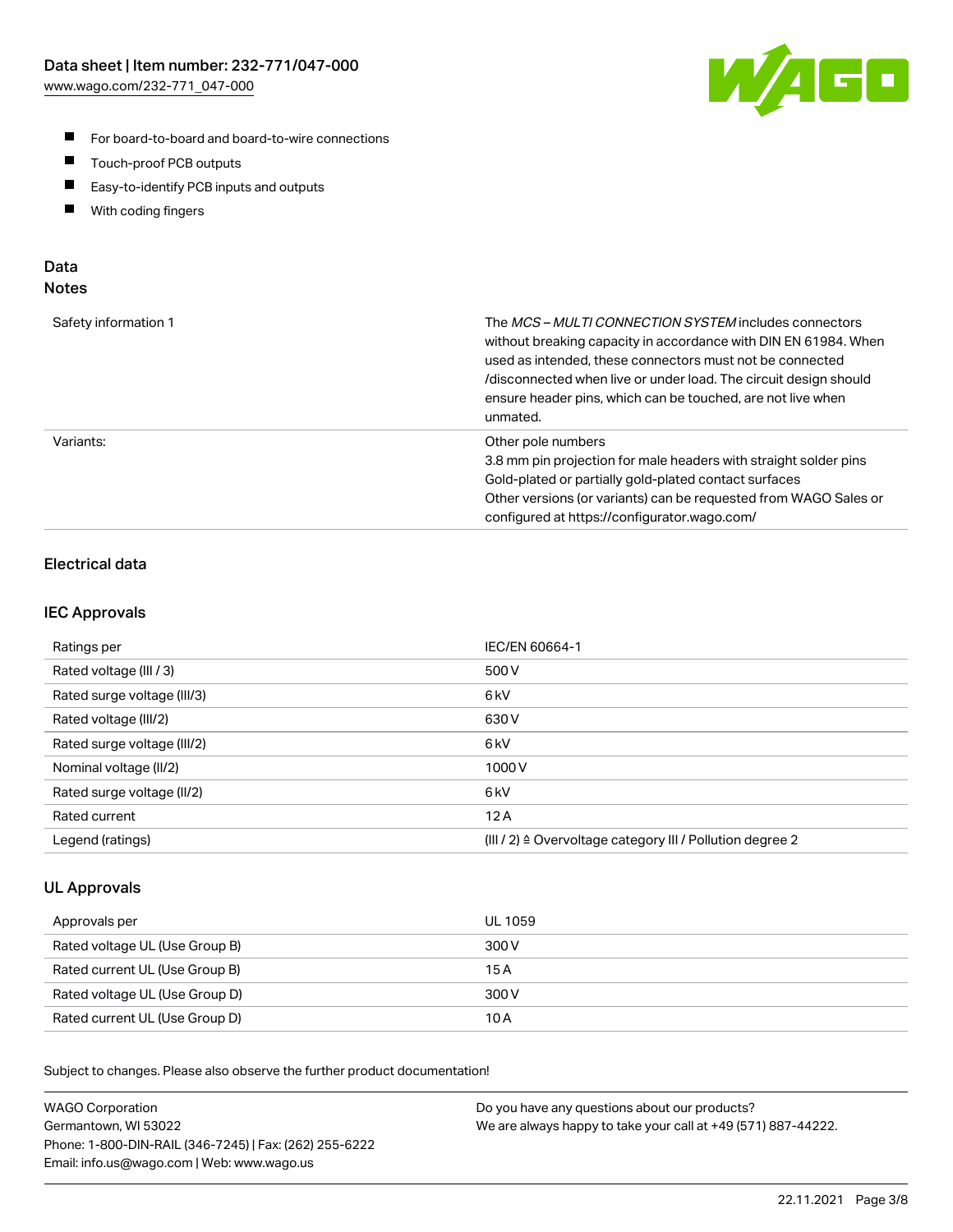W/AI 60

## Ratings per UL

| Rated voltage UL 1977   | coo I |
|-------------------------|-------|
|                         | .     |
| Rated current<br>UL 197 | ີ     |

## CSA Approvals

| Approvals per                   | CSA   |
|---------------------------------|-------|
| Rated voltage CSA (Use Group B) | 300 V |
| Rated current CSA (Use Group B) | 15 A  |
| Rated voltage CSA (Use Group D) | 300 V |
| Rated current CSA (Use Group D) | 10 A  |

## Connection data

| Total number of potentials |  |
|----------------------------|--|
| Number of connection types |  |
| Number of levels           |  |

#### Connection 1

| Number of poles |
|-----------------|
|-----------------|

## Physical data

| Pin spacing                          | 7.62 mm / 0.3 inch         |
|--------------------------------------|----------------------------|
| Width                                | 96.08 mm / 3.783 inch      |
| Height                               | 23.25 mm / 0.915 inch      |
| Height from the surface              | 18.25 mm / 0.719 inch      |
| Depth                                | 11.6 mm / 0.457 inch       |
| Solder pin length                    | $5 \,\mathrm{mm}$          |
| Solder pin dimensions                | $0.6 \times 1$ mm          |
| Drilled hole diameter with tolerance | $1.3$ <sup>(+0.1)</sup> mm |

# Mechanical data

| Mounting type | Mounting flange             |
|---------------|-----------------------------|
| Mounting type | Flush feed-through mounting |
|               | Panel mounting              |

Subject to changes. Please also observe the further product documentation!

WAGO Corporation Germantown, WI 53022 Phone: 1-800-DIN-RAIL (346-7245) | Fax: (262) 255-6222 Email: info.us@wago.com | Web: www.wago.us Do you have any questions about our products? We are always happy to take your call at +49 (571) 887-44222.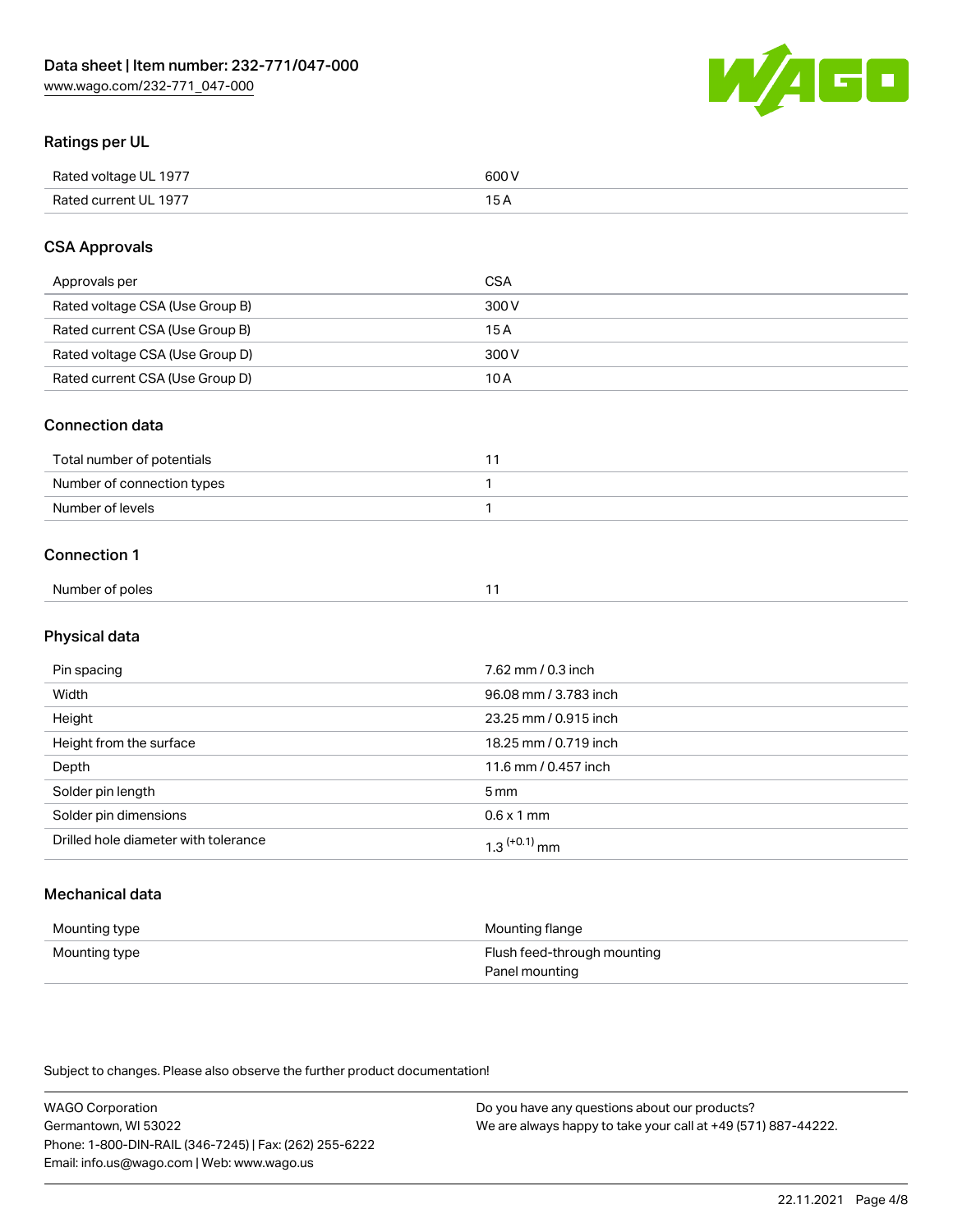

## Plug-in connection

| Contact type (pluggable connector) | Female header |
|------------------------------------|---------------|
| Connector (connection type)        | for PCB       |
| Mismating protection               | No            |
| Mating direction to the PCB        | $90^{\circ}$  |
| Locking of plug-in connection      | Without       |

# PCB contact

| PCB Contact                         | тнт                                        |
|-------------------------------------|--------------------------------------------|
| Solder pin arrangement              | over the entire female connector (in-line) |
| Number of solder pins per potential |                                            |

#### Material data

| Color                       | orange           |
|-----------------------------|------------------|
| Material group              |                  |
| Insulation material         | Polyamide (PA66) |
| Flammability class per UL94 | V <sub>0</sub>   |
| Contact material            | Copper alloy     |
| Contact plating             | tin-plated       |
| Fire load                   | $0.263$ MJ       |
| Weight                      | 13g              |

## Environmental requirements

| Limit temperature range | $-60+85$ °C |
|-------------------------|-------------|
|-------------------------|-------------|

# Commercial data

| Product Group         | 3 (Multi Conn. System) |
|-----------------------|------------------------|
| PU (SPU)              | 10 Stück               |
| Packaging type        | box                    |
| Country of origin     | DE                     |
| <b>GTIN</b>           | 4017332538244          |
| Customs tariff number | 85366990990            |

# Approvals / Certificates

#### Ship Approvals

Subject to changes. Please also observe the further product documentation!

| <b>WAGO Corporation</b>                                | Do you have any questions about our products?                 |
|--------------------------------------------------------|---------------------------------------------------------------|
| Germantown, WI 53022                                   | We are always happy to take your call at +49 (571) 887-44222. |
| Phone: 1-800-DIN-RAIL (346-7245)   Fax: (262) 255-6222 |                                                               |
| Email: info.us@wago.com   Web: www.wago.us             |                                                               |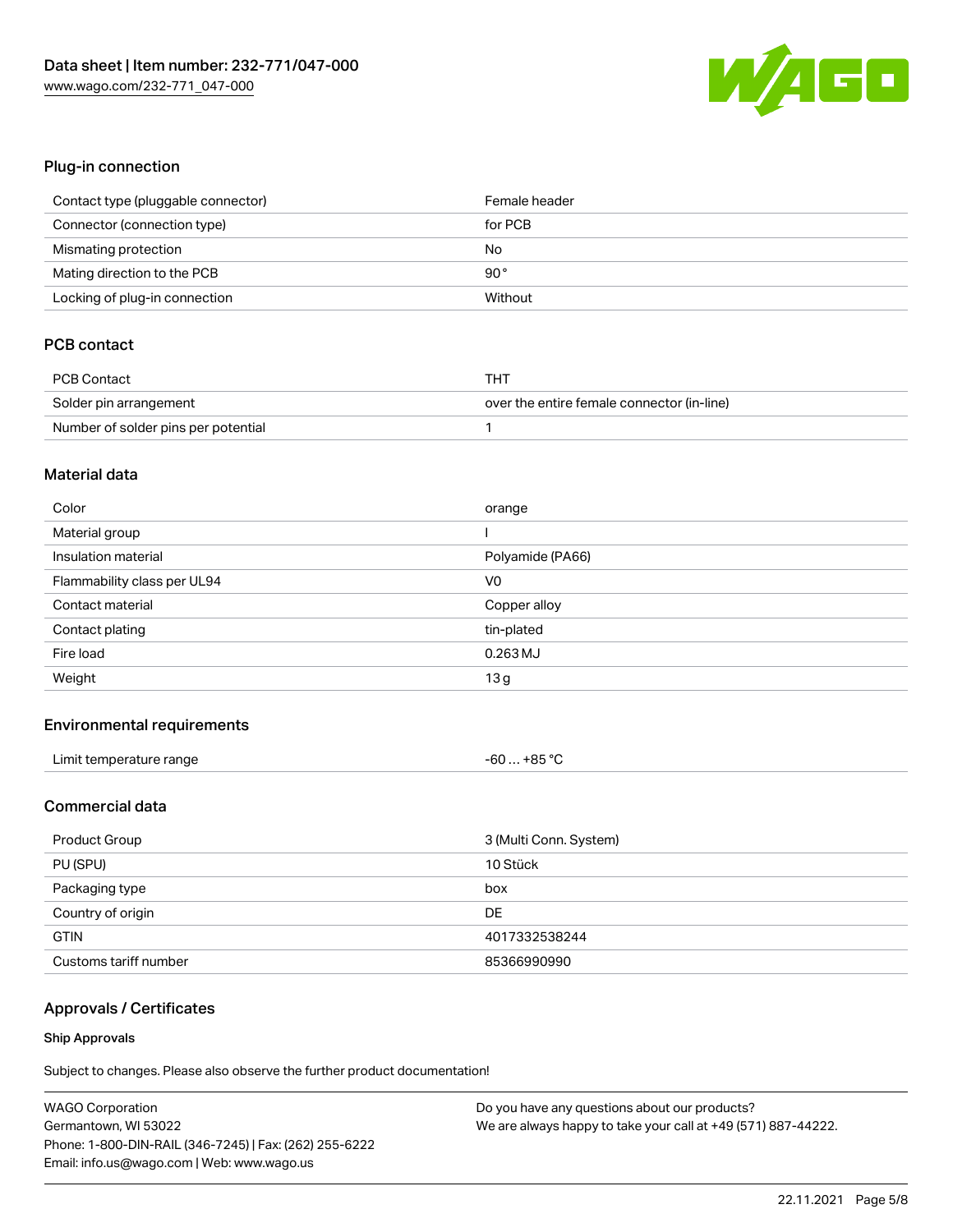



| Logo                | Approval                                                | <b>Additional Approval Text</b> | Certificate<br>name                 |
|---------------------|---------------------------------------------------------|---------------------------------|-------------------------------------|
| ABS                 | <b>ABS</b><br>American Bureau of Shipping               | $\overline{\phantom{a}}$        | $19 -$<br>HG15869876-<br><b>PDA</b> |
| <b>BUREAU</b>       | <b>BV</b><br>Bureau Veritas S.A.                        | IEC 60998                       | 11915/D0 BV                         |
|                     | <b>DNV GL</b><br>Det Norske Veritas, Germanischer Lloyd |                                 | TAE000016Z                          |
| <b>UL-Approvals</b> |                                                         |                                 |                                     |
| Logo                | Approval                                                | <b>Additional Approval Text</b> | Certificate<br>name                 |
|                     | <b>UR</b><br>Underwriters Laboratories Inc.             | <b>UL 1059</b>                  | E45172                              |
|                     | <b>UR</b><br>Underwriters Laboratories Inc.             | <b>UL 1977</b>                  | E45171                              |
| Counterpart         |                                                         |                                 |                                     |

| ltem no.731-641                                                                                                            | www.wago.com/731-641 |
|----------------------------------------------------------------------------------------------------------------------------|----------------------|
| 1-conductor male connector; CAGE CLAMP®; 2.5 mm <sup>2</sup> ; Pin spacing 7.62 mm; 11-pole; 2,50 mm <sup>2</sup> ; orange |                      |

# Optional accessories

Testing accessories

Testing accessories



.<br>Subject to changes. Please also observe the further product documentation!

WAGO Corporation Germantown, WI 53022 Phone: 1-800-DIN-RAIL (346-7245) | Fax: (262) 255-6222 Email: info.us@wago.com | Web: www.wago.us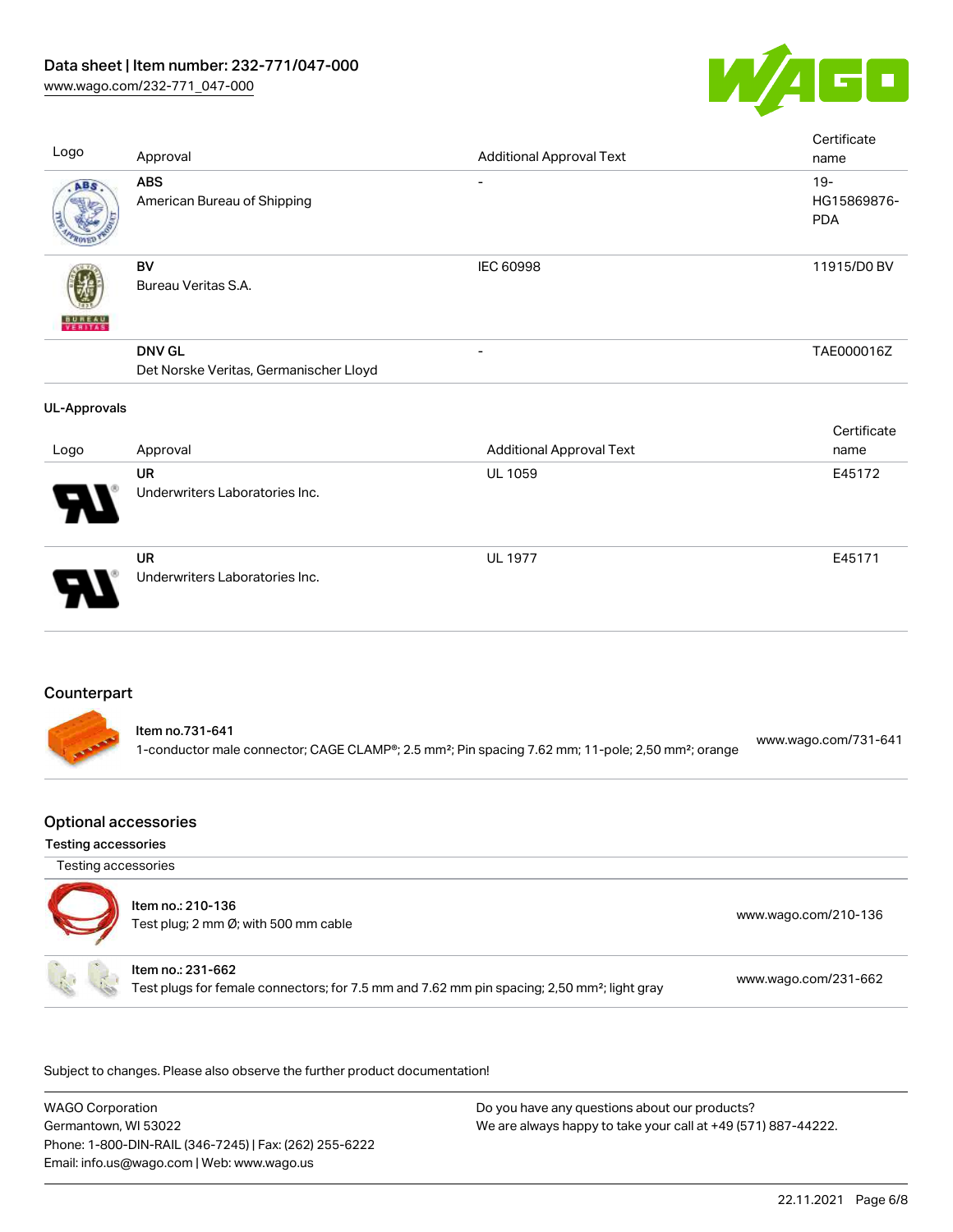## Downloads Documentation



| <b>Additional Information</b>                                                                                                                                          |            |               |          |
|------------------------------------------------------------------------------------------------------------------------------------------------------------------------|------------|---------------|----------|
| Technical explanations                                                                                                                                                 | 2019 Apr 3 | pdf<br>2.0 MB | Download |
|                                                                                                                                                                        |            |               |          |
| <b>CAD files</b>                                                                                                                                                       |            |               |          |
| CAE data                                                                                                                                                               |            |               |          |
| EPLAN Data Portal 232-771/047-000                                                                                                                                      |            | URL           | Download |
| EPLAN Data Portal 232-771/047-000                                                                                                                                      |            | <b>URL</b>    | Download |
| PCB Design                                                                                                                                                             |            |               |          |
| Symbol and Footprint 232-771/047-000                                                                                                                                   |            | URL           | Download |
| CAx data for your PCB design, consisting of "schematic symbols and PCB footprints",<br>allow easy integration of the WAGO component into your development environment. |            |               |          |
| <b>Supported formats:</b>                                                                                                                                              |            |               |          |

- $\blacksquare$ Accel EDA 14 & 15
- $\blacksquare$ Altium 6 to current version
- $\blacksquare$ Cadence Allegro
- $\blacksquare$ **DesignSpark**
- $\blacksquare$ Eagle Libraries
- $\blacksquare$ KiCad
- $\blacksquare$ Mentor Graphics BoardStation
- $\blacksquare$ Mentor Graphics Design Architect
- $\blacksquare$ Mentor Graphics Design Expedition 99 and 2000
- $\blacksquare$ OrCAD 9.X PCB and Capture
- $\blacksquare$ PADS PowerPCB 3, 3.5, 4.X, and 5.X
- $\blacksquare$ PADS PowerPCB and PowerLogic 3.0
- $\blacksquare$ PCAD 2000, 2001, 2002, 2004, and 2006
- $\blacksquare$ Pulsonix 8.5 or newer
- $\blacksquare$ STL
- П 3D STEP
- $\blacksquare$ TARGET 3001!
- $\blacksquare$ View Logic ViewDraw

Subject to changes. Please also observe the further product documentation!

WAGO Corporation Germantown, WI 53022 Phone: 1-800-DIN-RAIL (346-7245) | Fax: (262) 255-6222 Email: info.us@wago.com | Web: www.wago.us